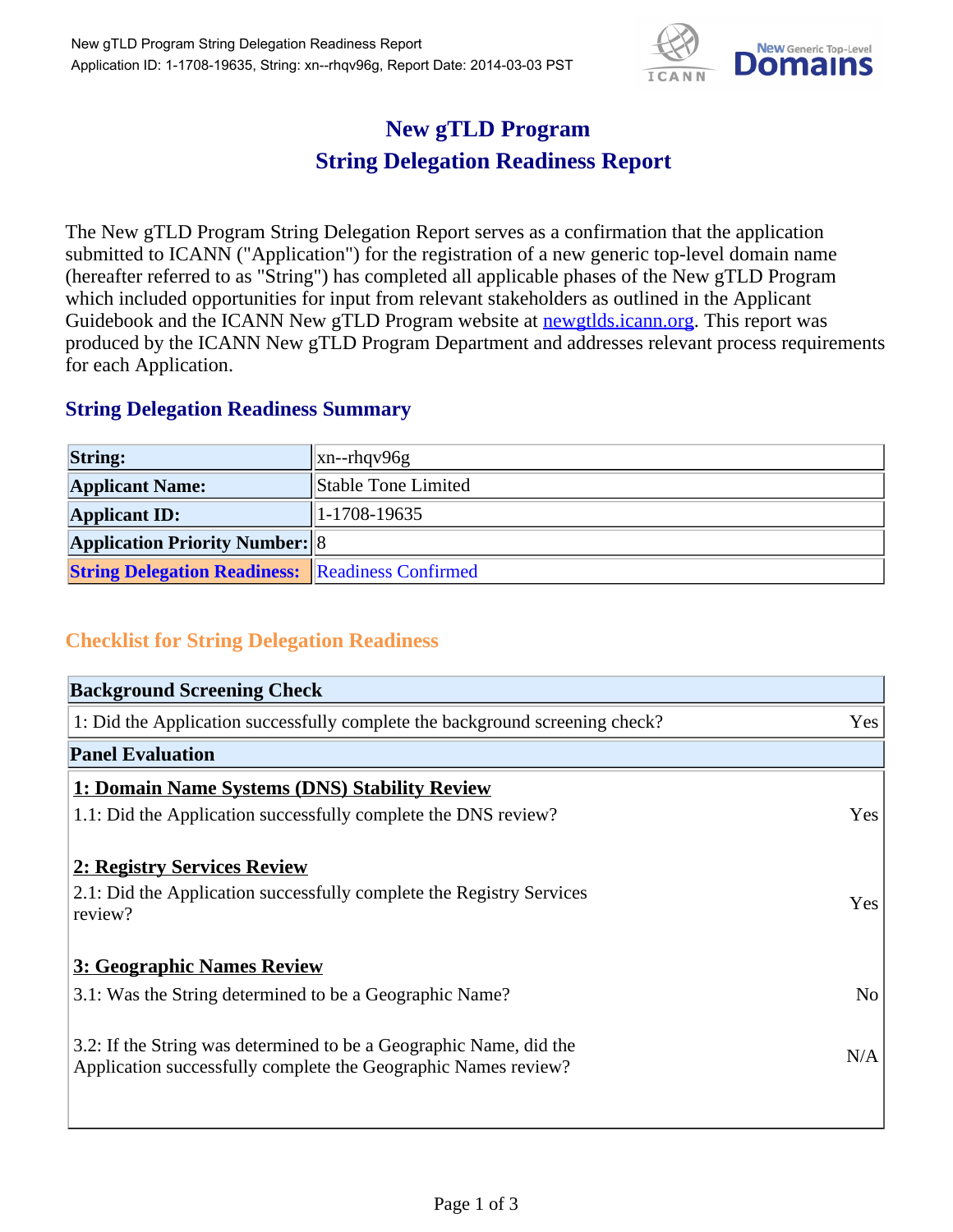

| <b>4: Financial Review</b><br>4.1: Did the Application successfully complete the Financial Capability<br>review?                                                                                                                                                                                                                                             | Yes |
|--------------------------------------------------------------------------------------------------------------------------------------------------------------------------------------------------------------------------------------------------------------------------------------------------------------------------------------------------------------|-----|
| <b>5: Technical Review</b><br>5.1: Did the Application successfully complete the Technical and<br><b>Operation Capability review?</b>                                                                                                                                                                                                                        | Yes |
| <b>6: String Similarity Review</b><br>$\vert$ 6.1: Was the Application determined to not be confusingly similar to other<br>applied for strings, including through String Confusion Objections?                                                                                                                                                              | Yes |
| 6.2: If the Application was determined to be confusingly similar to other<br>applied for strings, including through String Confusion Objections, did the<br>Application prevail in the string contention resolution process (CPE,<br>Auction, and/or Self-Resolution of String Contention via<br>withdrawal/termination of all other members in contention)? | N/A |

| <b>Public Comment Period</b>                                                                                                                                                                   |                |
|------------------------------------------------------------------------------------------------------------------------------------------------------------------------------------------------|----------------|
| 1: Was the public provided an opportunity to submit comments on the Application?                                                                                                               | Yes            |
| 2: Were comments for the Application considered by evaluation panels?                                                                                                                          | Yes            |
| <b>Objection Process</b>                                                                                                                                                                       |                |
| 1: Were objections filed against the Application?                                                                                                                                              | No             |
| 2: If objections were filed against the Application, did Applicant prevail in the dispute<br>resolution proceedings for all Legal Rights, Limited Public Interest and Community<br>Objections? | N/A            |
| <b>Governmental Advisory Committee (GAC) Advice</b>                                                                                                                                            |                |
| 1: Did the GAC have an opportunity to provide advice for the Application?                                                                                                                      | Yes            |
| 2: Did the GAC provide consensus GAC advice that the String should not be approved by<br>the ICANN Board?                                                                                      | N <sub>o</sub> |
| 3: If the GAC provided consensus GAC advice to the ICANN Board, did the ICANN Board<br>(or New gTLD Program Committee) accept the GAC advice?                                                  | N/A            |
| <b>Accountability Mechanisms</b>                                                                                                                                                               |                |
| 1: Was the Application the subject of a complaint or review through one of ICANN's<br>accountability mechanisms (Reconsideration or Independent Review)?                                       | N <sub>o</sub> |
| 1.1: If yes, did the BGC, ICANN Board or New gTLD Program Committee determine that<br>the Application should not proceed to contracting?                                                       | N/A            |